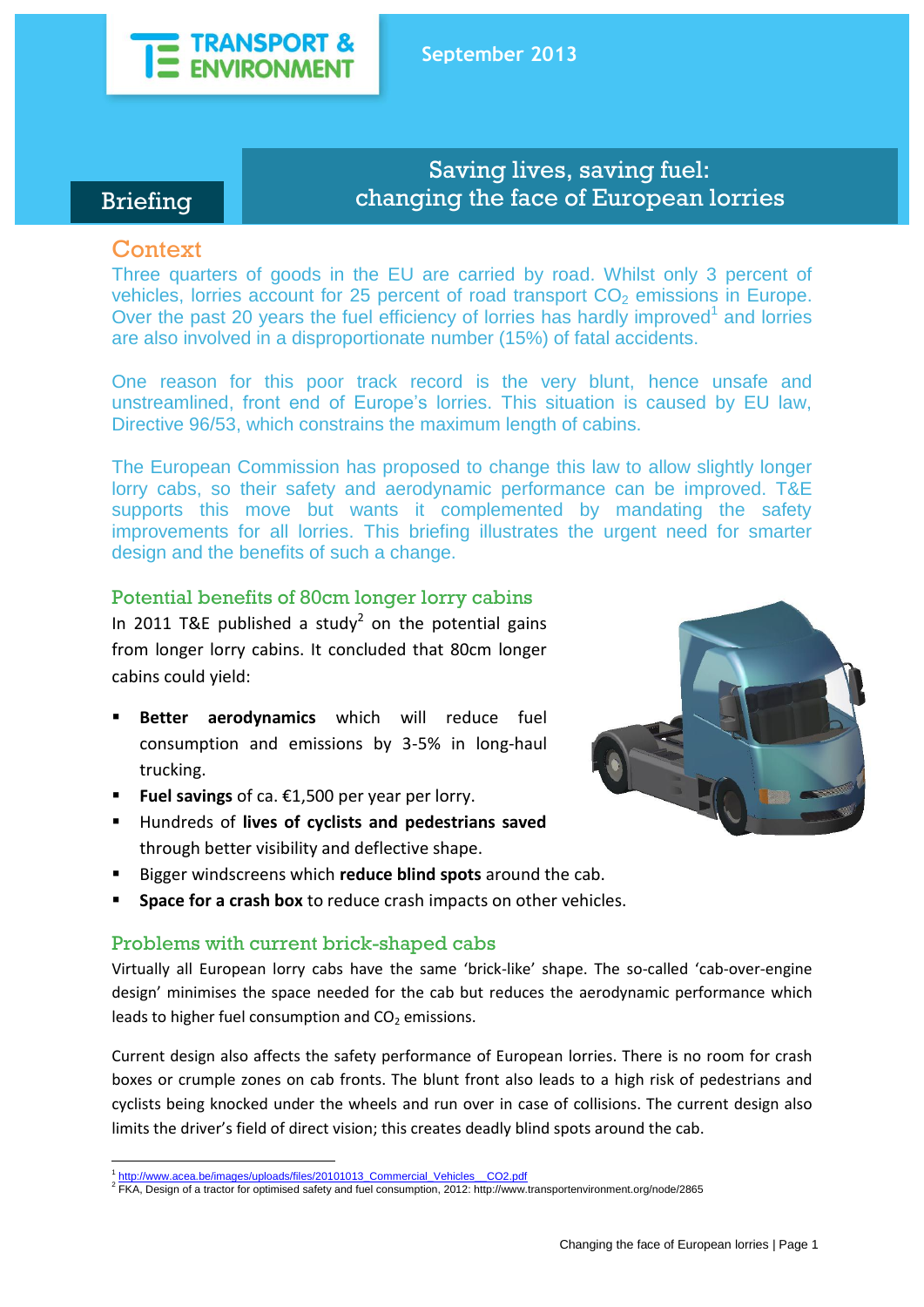A frontal crash with a lorry is like hitting a brick wall; even colissions at very low speed usually cause pedestrians to end up under the wheels

#### Explaining current design

The EU regulates the dimensions of lorries. Directive 96/53/EC limits the overall length of the vehicle (16.5m) and the trailer (13.6m). That leaves approx. 2.3m for the cab. Because market forces drive the maximisation of cargo space, almost all lorry cabs sold in the EU are squeezed 'cab-overengine' designs.



#### Improving current design

T&E commissioned engineering institute FKA to investigate how smarter lorry design could improve environmental and safety performance.

The study by FKA illustrates how current design limits the potential for improvements and shows how better cab design would be possible if cabs were allowed to be slightly longer so that lorry cabs could be given a rounded, aerodynamic front. An 80cm extension maximises benefits and is compatible with current turning circles and infrastructure.



#### Increased fuel economy and lower emissions

Around 40 percent of fuel use of a long haul lorry is burned to overcome aerodynamic drag. A slightly longer, aerodynamically optimised shape would have 12 percent lower drag, leading to fuel savings of 3-5 percent for an average 40t lorry. At current diesel prices, this would save hauliers on average €1500 per lorry, per year. This would add up to future savings of 3-5 megatonnes CO2 emissions per year across the fleet.



#### Reducing crash impacts

Currently, the engine block sits directly behind the front bumper of a lorry, with severe impacts in crashes as a result. Equipping lorry cabs with a crash box (crumple zone), would allow more of the crash energy to be absorbed by the cab. That would reduce crash impacts and save lives.

#### Better direct vision: reduction of blind spots

Blind spots are an important cause of fatal accidents (e.g. turning accidents in cities). The current design limits the driver's field of vision. Smarter design allows for bigger windscreens and a better driver position to prevent collisions.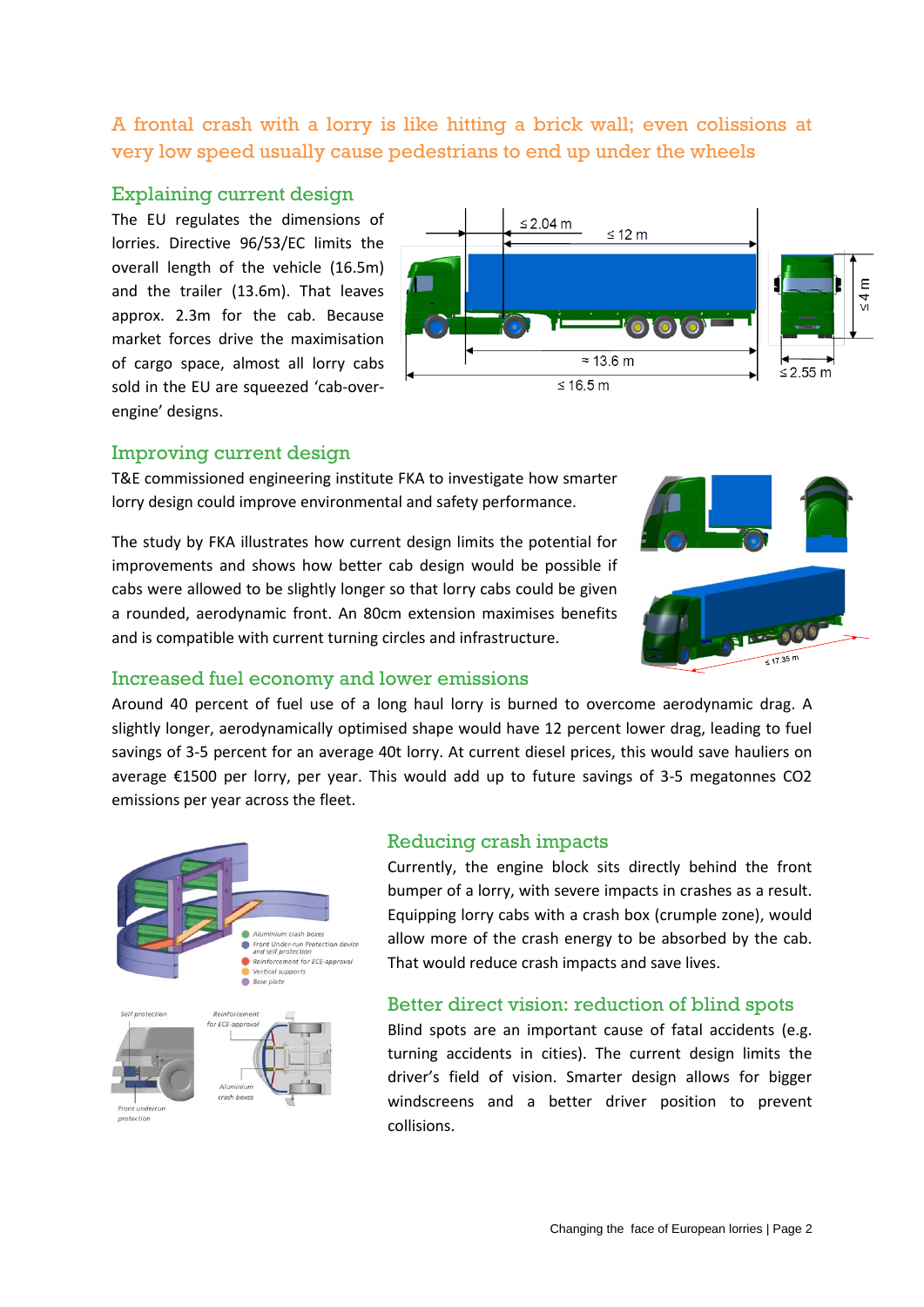# Deflection of pedestrians and cyclists

In case of frontal collisions, the rounded shape would deflect pedestrians and cyclists out of the path of the wheels and prevent them being run over by the lorry. The FKA study included crash simulations with impressive results, showing that the deflective shape prevented overruns in 100% of simulated cases. This will significantly improve the likelihood of survival of low speed collisions.

### Are lorry makers ready to build cleaner and safer lorries?

Most of Europe's lorry manufacturers have concept tractors with a slightly longer, streamlined shape, better aerodynamics and better safety. Some have even called for changes to EU law to be able to start building better cabs.<sup>3</sup>











MAN Concept S SCANIA Crash Zone Concept Volvo Vision 2020 concept Renault Concept CX/03

More design space would have multiple benefits for manufacturers. Apart from being able to offer customers a better product, they would have more space to fit the equipment needed to limit air and noise pollution.

The Commission proposes (see below) that lorry makers will be allowed but not obliged to build smarter lorries; This means that lorry makers can adapt to the changes at their own pace and that lead time to delay the entry into force of the law is not necessary.

## Won't cleaner and safer trucks be very expensive and complicated?

The suggested safety and aerodynamic improvements do not require any new technology, only smarter design. Essentially this requires extra materials (steel, glas) and possibly a crash box or crumple zone and of course R&D. According to FKA 2011 the extra material would cost no more than €400. The redesign and R&D cost is more difficult to estimate but could be limited too.

Indeed, lorry makers redesign lorry cabs every time they introduce a new or updated model. The Commission proposal would enable lorry makers to redesign the cabs in a safer and more aerodynamic way and lorry makers are free to go for it. The fuel savings will probably far outweigh the extra purchase costs. Some manufacturers have already made it clear they are interested (see above). Since there is no obligation, there is no need for lead time either.

To complement the EC proposal and maximise the safety benefits, also in urban areas, T&E proposes to mandate the safety improvements for all lorries. For this, lead time is needed. If lead time is sufficient, lorry makers can integrate the mandatory changes into the planned redesign process and the additional costs would remain limited.

It is also sometimes claimed that aerodynamic improvements to lorry cabs will not have a significant impact. Such claims run counter not only to common sense and independent studies but also to what lorry makers have said<sup>4</sup> and done in the past (e.g. their future concepts above).

<sup>1</sup> <sup>3</sup> <http://blog.transport-efficiency.com/en/the-man-concept-s-the-revolution-part-two/>